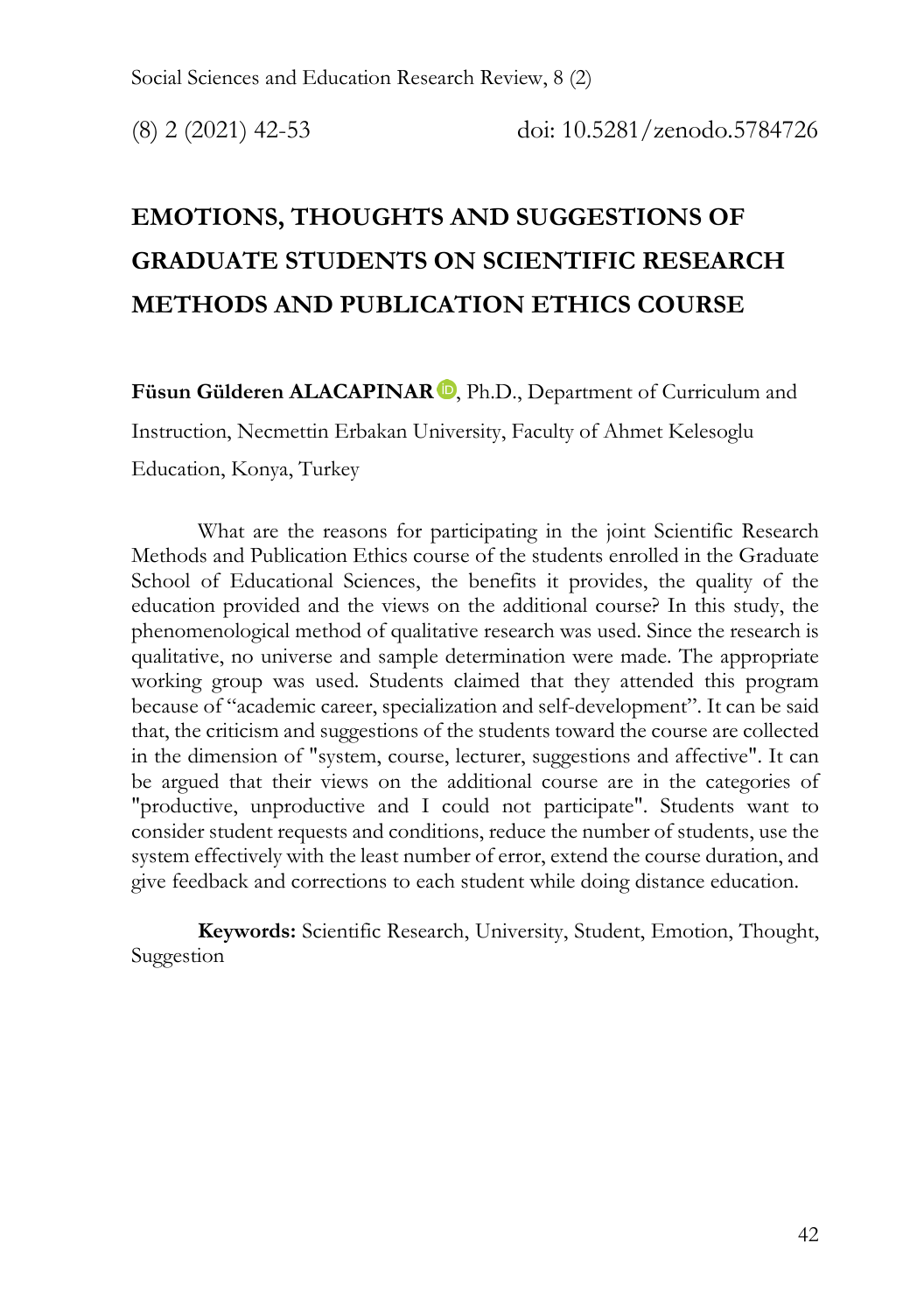#### **Introduction**

Each cultivation can be evaluated before, during and after application. Adult evaluation models can be used during the evaluation process. These models may differ (Sönmez & Alacapınar, 2015; Uşun, 2012). Whichever model you use, there may be stakeholders to consult about the adult. These stakeholders can be students, teachers, administrators, supervisors, servants, parents, other people and systems that affect and are affected by the inputs, operations, and outputs of the system. The most important of these stakeholders are students; because they are the basic element of the educational system. Without the student, no educational system can exist and be prepared. In this context, students' opinions on the education system can be curicial .

In this process, it can be determined which gains (target behavior) the students gained, which ones they did not gain, which ones they learned half-way. Relevant content, tutorials, and test cases can be retained. Gains, content, training and testing situations related to deficiencies, mistakes and sloppy learning can be reconsidered and corrected according to students' views. Thus, the catch can be made more consistent.

In the process of preparing, applying, evaluating and developing a talent, seeking student opinions is a principle of talent development. Every education trainee is prepared for the student and put to work. In this context, one of the determining elements of scientific achievements (target behaviors) is the individual, that is, the student (Ertürk, 1972; Sönmez, 2012). The student's intelligence, special and general ability, knowledge, skill, level of perception and intuition, socio-economic, political, psychological, that is, cultural structure can affect what, how, why, when and why he/she will learn. These can affect and determine both the achievements, content, and the training and testing situations.

#### **Problem Statement**

What are the reasons for participating in the joint Scientific Research Methods and Publication Ethics course of the students enrolled in the Graduate School of Educational Sciences, the benefits it provides, the quality of the education provided and the views on the additional course?

#### **Sub Problems**

1- What are the opinions of graduate students of the Graduate School of Educational Sciences regarding the reasons for continuing their graduate education and the contribution of the program to them?

2- What are the opinions of the graduate students of the Graduate School of Educational Sciences regarding the criticism and suggestions for the course?

3- What are the opinions of the graduate students of the Institute of Educational Sciences regarding the additional course outside the classroom?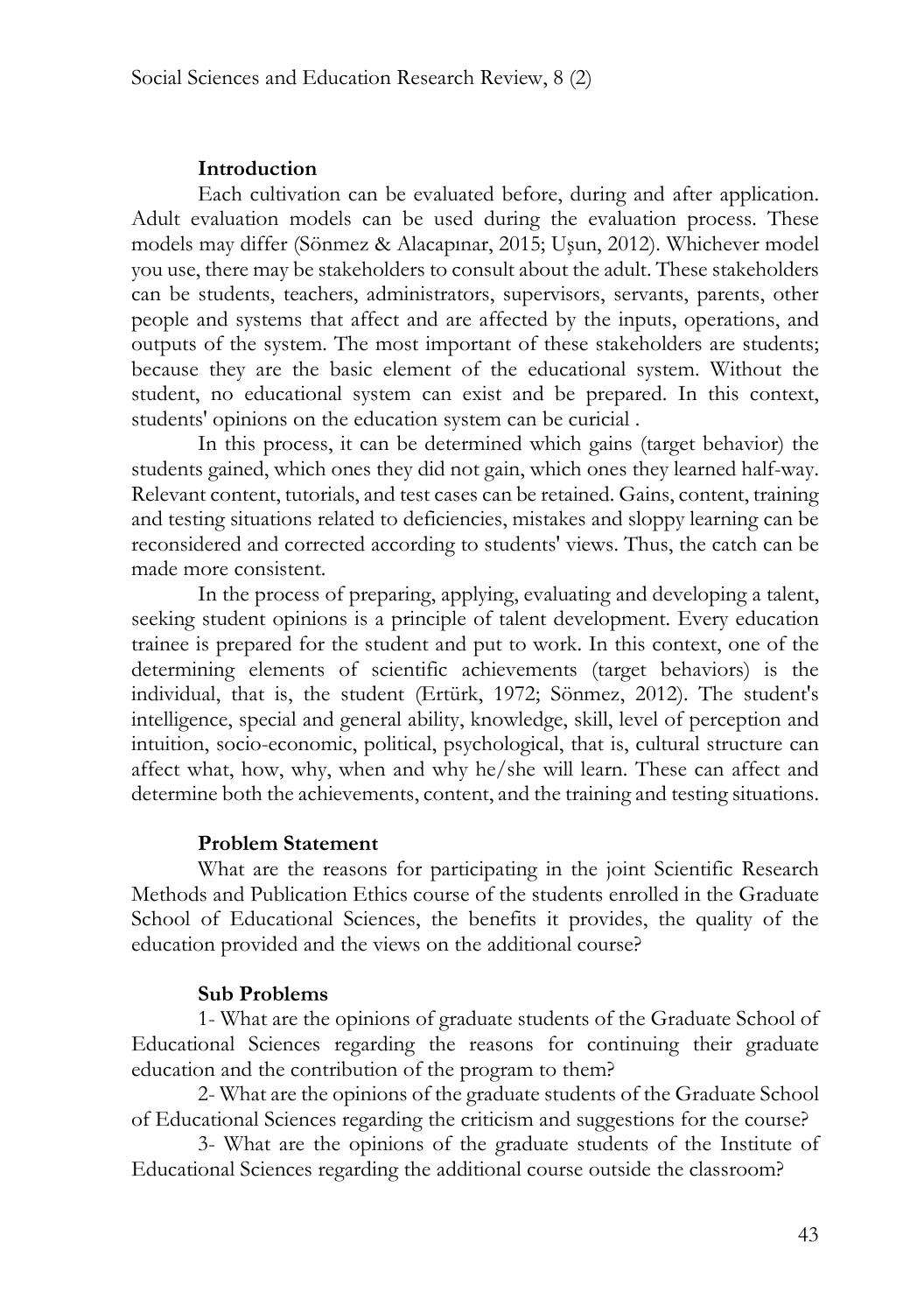# **Methodology**

The phenomenological approach of qualitative research was used in the research. In qualitative research, different types of interviews can be used as focus group interviews, observation, archive and document data collection methods (Creswell, 2013).

# **Working group**

The study was conducted with 140 students who took the joint Scientific Research and Publication Ethics course in a university's education faculty graduate program in the 2020 -2021 academic year.

# **Data Collection and Analysis**

Reasons for continuing postgraduate education about the course for graduate students, the contribution of the program to them; their criticisms and suggestions for the course, their feelings and thoughts about the extra course outside the course were collected at the end of the term by using Google forms, one of the web 2.0 tools. Ensuring validity and reliability in qualitative research can be achieved with credibility, transferability, consistency and confirmability (Sönmez & Alacapınar, 2014; Güçlü, 2019).

# **Findings**

In this section, data related to sub-problems were collected and the data collected with Google forms were examined, tables created using percentages and frequencies were explained and interpreted.

# **Findings Related to the First Sub-problem**

The reasons for continuing postgraduate education of the Graduate School of Educational Sciences students and their views on the contribution of the program are presented in Table 1.

| <b>Table 1:</b> Categories of Students' Reasons and Opinions on |  |
|-----------------------------------------------------------------|--|
| Contribution                                                    |  |

| Categories                                         |     | frequency percentage |
|----------------------------------------------------|-----|----------------------|
| Academic career, specialization                    | 55  | 21,24                |
| Self-development                                   | 125 | 48,26                |
| Being a qualified teacher professional development | 34  | 13,13                |
| Scientific thinking article writing                | 34  | 13,13                |
| Self-regulation self-respect                       | 11  | 4,25                 |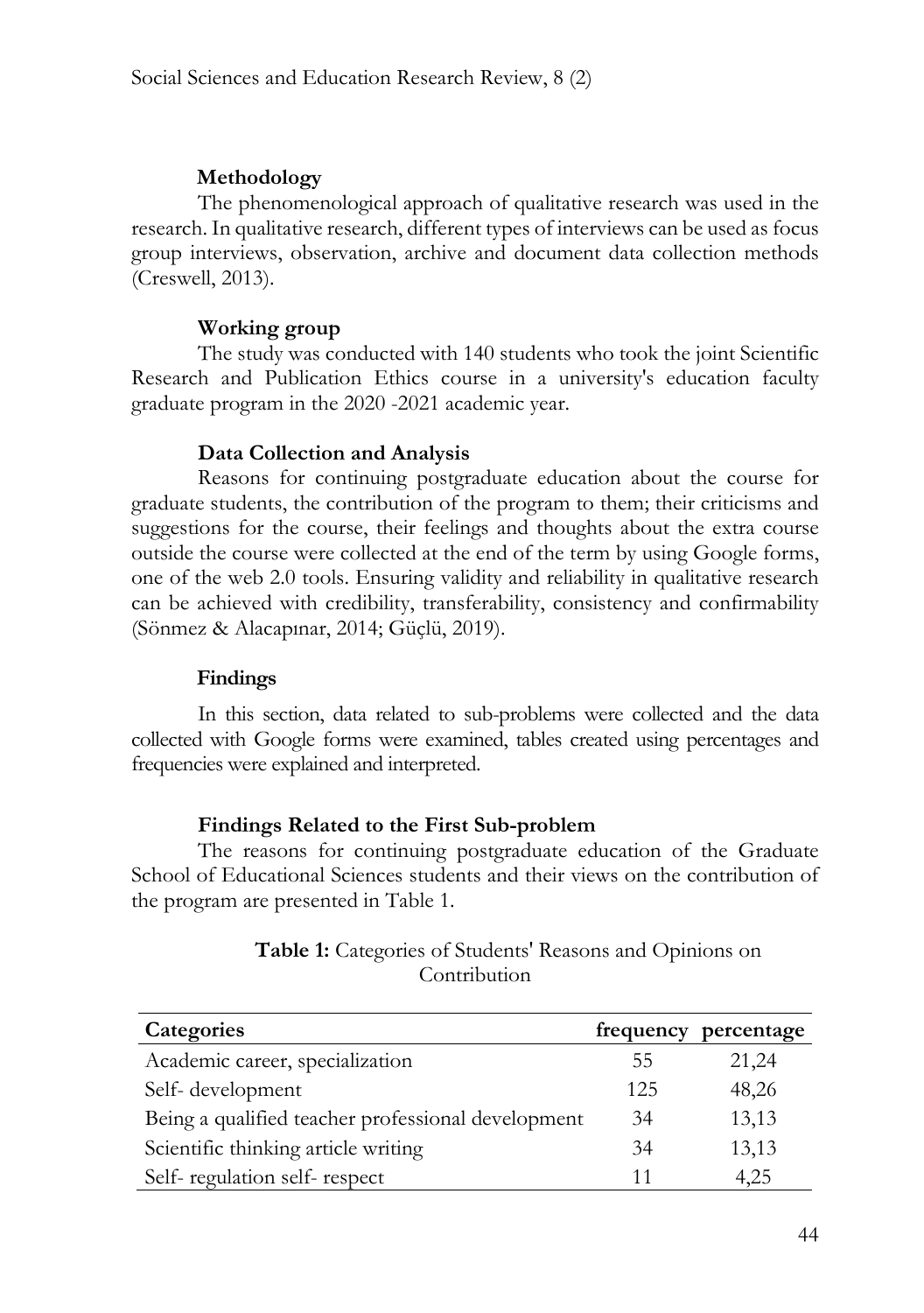**Total** 259 100

As shown in Table 1, the categories of students' reasons for continuing their graduate education and their contributions are academic career, specialization, self-development, professional development, scientific thinking, article writing, self-regulation-self-esteem. According to these data, it can be said that students generally gather in the categories of "academic career, specialization and self-development". The written statements requested from volunteer students regarding these categories are summarized and presented below:

*Participant 1:* I started my master's degree *due to my academic career planning. With my master's degree,* I aim to complete my doctorate *without wasting time. While choosing my undergraduate program, my first target was the academy. I do not see myself as a teacher in the Ministry of National Education (MEB)* in the future, but as a faculty member at the university. To improve myself, to have different perspectives*, to be aware of the updated literature and* most importantly to be happy*. Researching and academic life makes me happy. The achievement that I think will add to me is the ability to follow* studies.

*Participant 2: I have* with precious professors *that I take as an example in the field*. I want to be a successful university teacher like them *one day. In fact, I would like* to put forward a new theory *and* be remembered and thought in the future like many valuable scientists whose names we are now commemorating. *I thought that* my inquiring and investigative *side would be nourished by postgraduate education. In this course,* I learned how to conduct scientific research. *It was instructive as I had the opportunity* to apply what I learned. I think that the implementations made a positive contribution. I learned to review articles. *I can say that it is useful because* I learned to write a thesis proposal*. Being able to do scientific research and write a thesis, in short, is a crucial course that must be taken to be a researcher.*

*Participant 3: I think that all humanity has one purpose while living life. Regardless of whether it is good or bad, we are all concerned about leaving a mark on the blank canvas called life. When the canvases of all of us are put on top of each other, the* concept called life emerges. As much as I could, I wanted the traces I left to be more permanent and beneficial to humanity, *albeit a point. In short, I have embarked on* this path both to learn and to prove to myself t*hat I exist in life.*

Participant 4: I *think that these trainings I have received* will *improve* my vision. I want to be appointed as a teacher with a master's degree. *I think that* the program will greatly contribute to my knowledge and experience. *I want to apply all that I have learned. I want to read more and improve. Above all, I hope to broaden* my perspective on life and to be able to look at the world and universe from a wider perspective, and to advance my self-regulation and self-respect.

*Participant 5: A program that gives me an opportunity to improve myself.*  Simultaneously, *I think it will be beneficial* for me to advance in my profession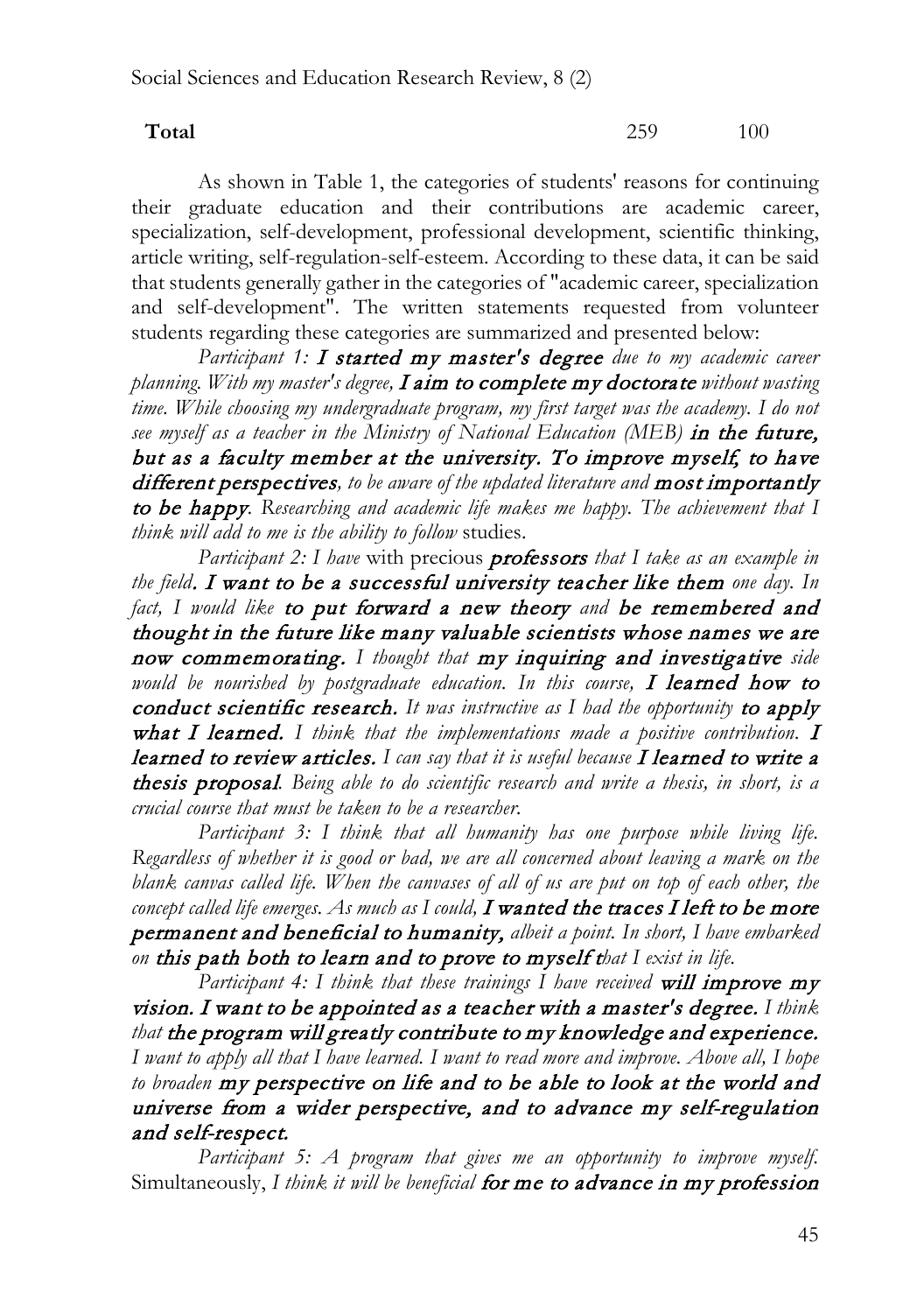*in the future. It allows me to look at* education from a different perspective*. We can see the deficiencies* in our country and produce solutions about them*. First,*  , I wanted it for my personal development. My goal is not only to settle in an academic staff, but in today's digital age, learning occurs by ourselves, so every person must learn to conduct research. *I wanted to be more productive for my students in the institution I will be appointed by learning how to conduct research in an ethical way.*

#### Findings Related to the Second Sub-problem

The criticism and suggestions of the graduate students of the Graduate School of Educational Sciences are categorized and presented in Table 2.

| Categories                  | frequency | percentage |
|-----------------------------|-----------|------------|
| System oriented             | 69        | 24,47      |
| For the lesson              | 133       | 47,16      |
| For lecturer                | 30        | 10,64      |
| Suggestions                 | 39        | 13,83      |
| For the affective dimension | 11        | 3,90       |
| Total                       | 282       | 100        |

**Table 2.** Categories of Students' Opinions on Criticism and Suggestions for the Course

As it can be seen in Table 2, it can be said that the categories of the students' criticisms and suggestions about the course are collected in the dimension of "from the system, toward the course, toward the lecturer, suggestions and affective". It can be said that students state their criticisms and suggestions about the **"system and course"**. Written statements requested from volunteer students regarding these categories are summarized and presented below:

*Participant 1:* It was a lesson that was not easy to understand*. In addition to the fact that the course is a difficult course in normal processes, I think it becomes*  more difficult with distance education. During the course, I encountered many issues that I had difficulty in understanding. *In this course, which I think can be beneficial for me,* I think that I could not get enough efficiency due to the distance education system. Thanks to the course supported by the book, the quality of the education I received increased a little, but the constant corrections of wrong examples caused confusion for me. Systemic problems also caused *negativities in the understanding of the lesson.*

*Participant 2: First,* I want to thank you for your efforts by checking the work of so many students and giving feedback. *Many courses have been in* distance education up to a point, but I can say that it was difficult for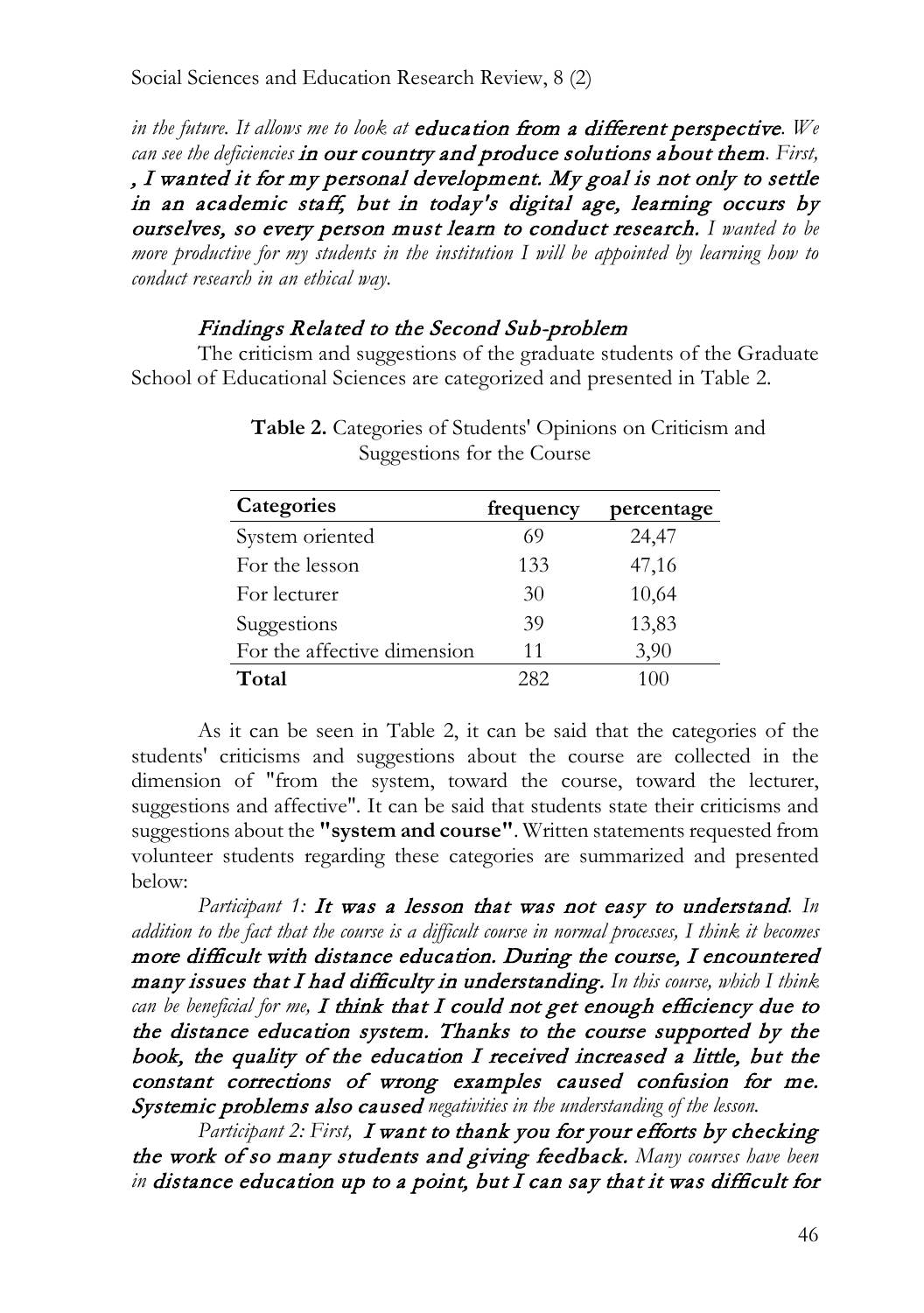this course to be distance education with so many students due to the importance of this course, in terms of efficiency. I think we could not have benefited so much if not for your efforts and individual transfer. *I can say that the rapid progress* in the first weeks had a negative effect on motivation. *I think this situation occurred because of the trainings that will occur in the following weeks. Thank you for your hard work, teacher.*

*Participant 3*. Distance education was a bit of a problem. *Since there are* too many students taking the course, our teacher's ability to take care of himself has decreased. I could not obtain satisfactory information about the processes of the courses. *It was a problem in terms of communication that we were teaching the courses not on the university's own system but on other systems. Despite all these problems*, our teacher's self-sacrificing behavior was admirable. Only system problems prevented us from understanding the lesson very well. *But under these conditions, it could have been that much.* There could also be a separate course for doctoral students.

*Participant 4. From my viewpoint ,* I find the lesson productive *under the*  conditions of the pandemic. Of course, it would be better to take this **training face-to**face *and be in one-on-one communication with my teachers and friends; but we are going through a difficult time and I think it was the best that could happen under these circumstances.* Although the course and subjects are heavy, I believe that we reinforce it thanks to the homework we do regularly. In addition, since I followed the lessons regularly every week, the efficiency I got was high. The main course that an academic should know throughout his life is the course of scientific research methods. This course is also offered at the undergraduate level. However, a more detailed and detailed explanation at the graduate level made it easier for us to practice. In short, I was satisfied with this course. Thank you to our dear teachers.

*Participant 5. Being taking this course* with 200 people at the same time during the term affected the process badly. *I think that I cannot achieve effective learning and I have difficulties in homework.* Despite all efforts of our teacher, getting feedback was low. *I think that this process is not easy for both the students and our teacher.* I would prefer to take my course with my own department.

*Participant 6: My dear teacher patiently examined our homeworks one by one each week.* He knew our mistakes were his own fault in the beginning; What an elegant and beautiful idea. *It would be unfair not to attend the lecture of such a gracious teacher carefully and to make mistakes.* I listened to each additional lesson with my breath held, and I enjoyed it immensely and learned a lot. Infinitely thank you.

**Findings Related to the Third Sub-problem**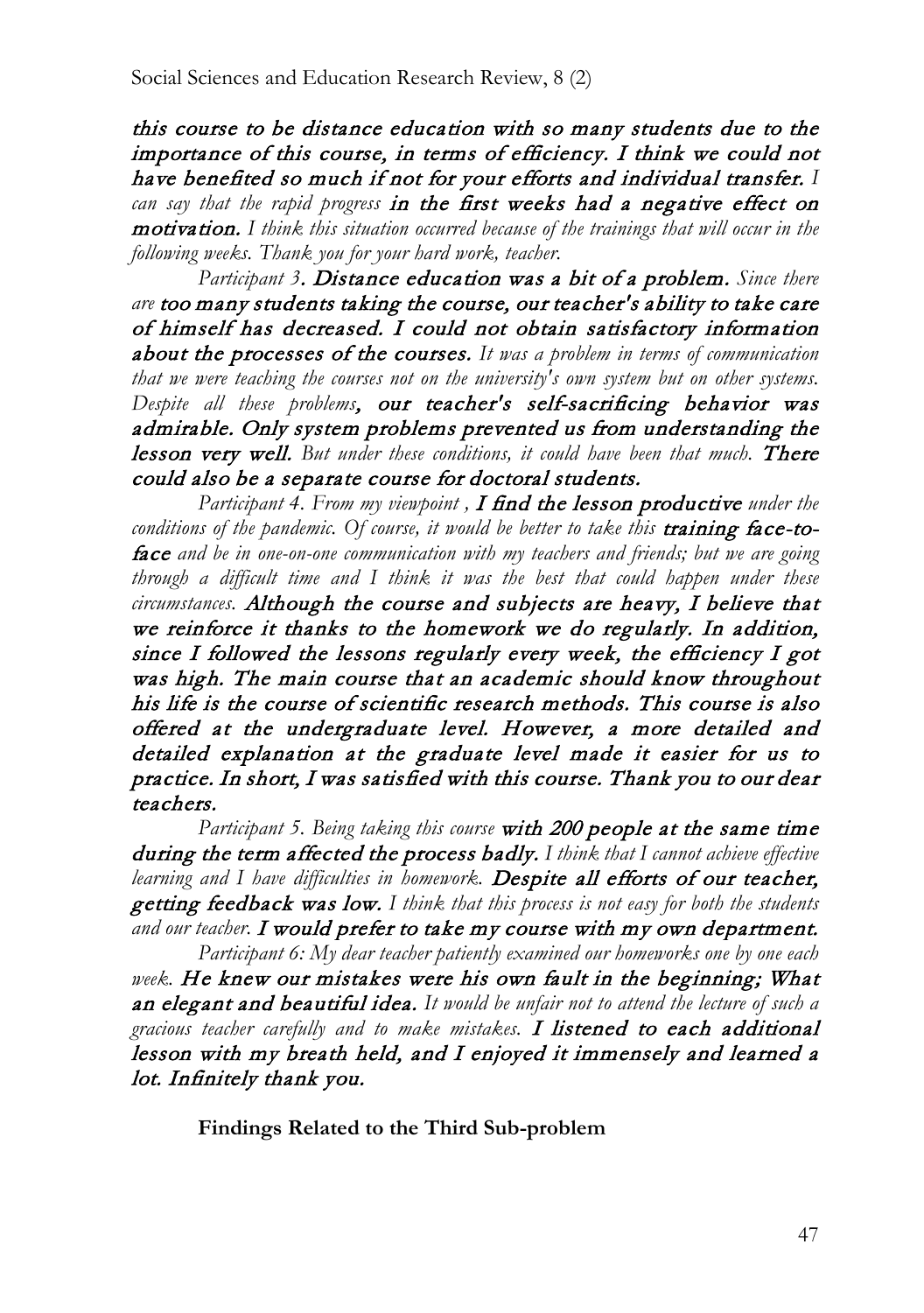The opinions of the graduate students of the Graduate School of Educational Sciences regarding the additional course outside the classroom are presented in Table 3.

| Categories                 | frequency | percentage |
|----------------------------|-----------|------------|
| Efficient (Useful)         | 109       | 75,69      |
| Inefficient                | 24        | 16,67      |
| I couldn't join the system | 11        | 7,64       |
| Total                      | 144       | 100        |

**Table 3.** Students' Opinions on the Additional Course

As shown in Table 3, it can be said that the students' views on the additional course are grouped under the categories of "productive, unproductive and I could not participate". It can be said that students' opinions are gathered in the "useful (efficient) category. The written statements requested from the students regarding these categories are summarized and presented below:

*Participant 1*: Our teacher voluntarily arranged the additional lessons for us to improve, *so we can't thank him enough.* It is done because of your sacrifices. *I am aware that this situation is due to your efforts to enlighten us. You set an example for us with your determination. Scientific research methods are a difficult course and learning it online is even more difficult, but thanks to additional lessons and supplements, we have been productive*. With the repetitions of the lessons, it becomes easier to fit what is told. *Thanks to you, I have gained a new perspective. Thank you. Showing the examples we made in the supplementary lesson helped us to reinforce.* I saw that I could also look at things from the perspective of different disciplines. When my own homework came across, I realized my mistakes. *When I saw the ones of my other friends,* I transferred them to my own and furthered the process. I think we learned by doing.

*Participant 2:* Your additional study shows your dedication and how much you want to eliminate the problems arising from this system. We, as students, have truly honored that you have left the choice of day and time to us and your efforts to close our gaps as time allows. However, as long as the system does not change, I think that no matter how much additional course is given, it will not be as effective as a departmentbased course. Having additional lessons provided a better understanding of the examples and subject *In this sense, the instructor of the course put a lot of effort and did his best to convey the subject well. Additional lessons were*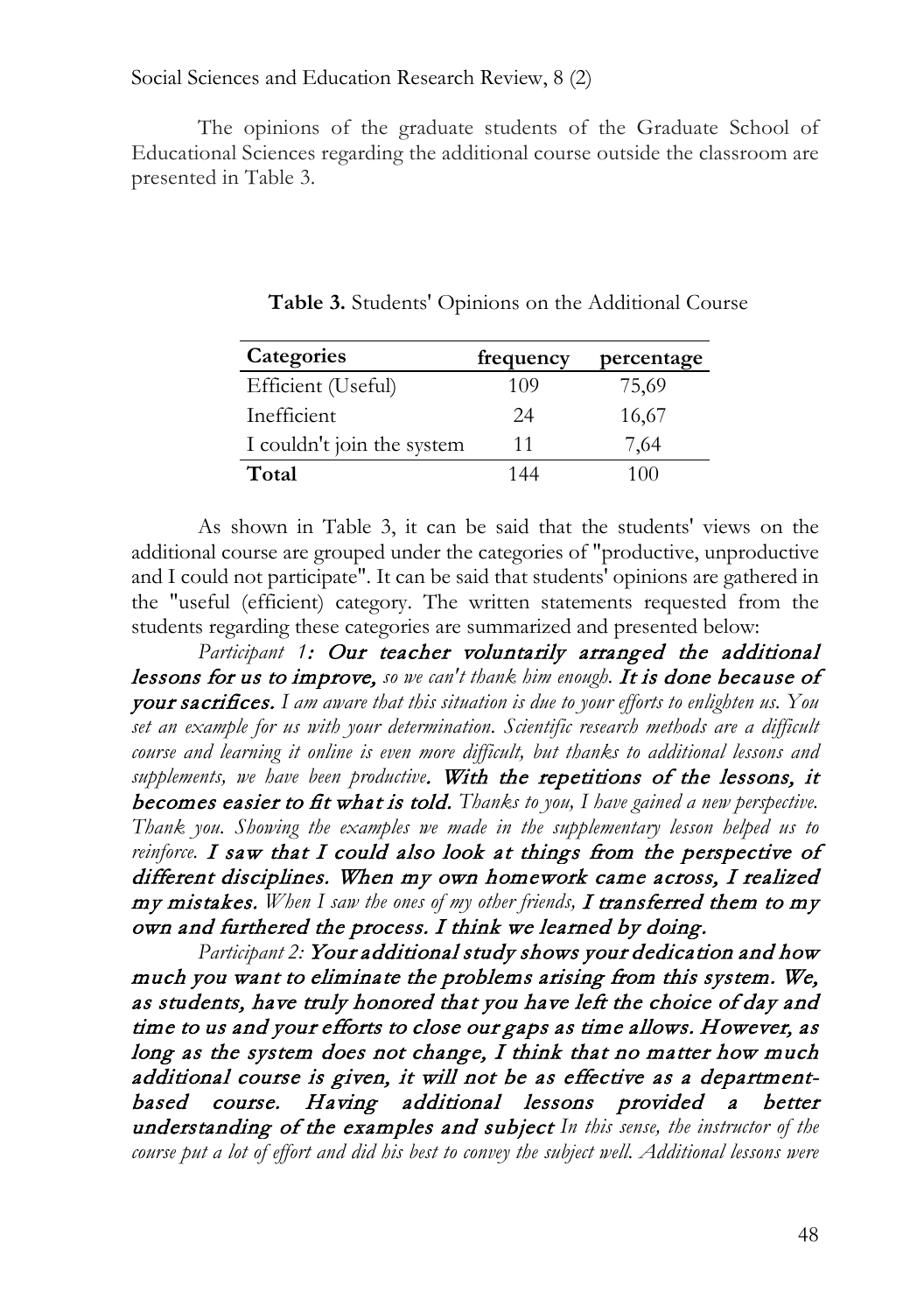*useful in this sense. But later I didn't want to participate because similar mistakes are still being made* and I am tired of listening*.*

*Participant 3: Although the* additional lessons *were selfless in terms of the teacher,* they did not reach their goal. *Lessons were conducted on the analysis of several student assignments. This situation caused confusion for students whose content study*  was different. In this course, which was held with many students, it could not be productive because it was impossible to correct the homework of every student. Since the additional lesson periods are long, distraction has occurred. *In this context,* I think that additional courses contribute; *however the fact that we could not communicate with our teacher one-on-one because it was a course taken with many people created inefficiency in terms of our learning.*

*Participant 4*: I do not find it appropriate to add additional lessons without asking us. Because the only job of many people like me is not only school, and I couldn't enter because it coincided with my working hours when the additional course was added. I also think that absenteeism should not be taken in additional courses; *Because it is an "additional course",* only those who want to attend should attend and there should be no obligation to attend. *Again, it was* unproductive *because* there was too much participation and there was difficulty in reaching the teachers.

#### **Discussion and Conclusion**

A person can have at least one goal in life. He may engage in various activities to achieve this goal. Education is one of these activities. Self-realization and development of skills can be through education. According to Maslow's triangle, every person tries fulfilling the basic physiological and gradually built needs of trust, belonging, self-respect and self-actualization at the highest level (Sönmez, Alacapınar, Zeybek, & Yıldızlı, 2019).

In this context, the students participating in the program gave answers in the categories of "academic career, specialization, self-development, professional development, scientific thinking, article writing, self-regulation-self-respect". Notice that all of these categories are related to the highest level of selfactualization in Maslow's triangle. This is a natural state. When the person reaches this level, he or she can feel happier, more comfortable and safe. The concept of life can change. Self-confidence may increase. He can also be a much soughtafter person who is respected and loved by others and society. These features are related to the affective domain. The affective field can include what makes people humanize and live more consistently. There are such situations that the individual may give up on physiological needs, even living, because of what is related to the affective field (Sönmez, Alacapınar, Zeybek, & Yıldız, 2019).

Being a university lecturer in society can provide the necessary material and moral opportunities to live comfortably. When university students cannot find a job after graduation, they hope to find a job by completing a masters and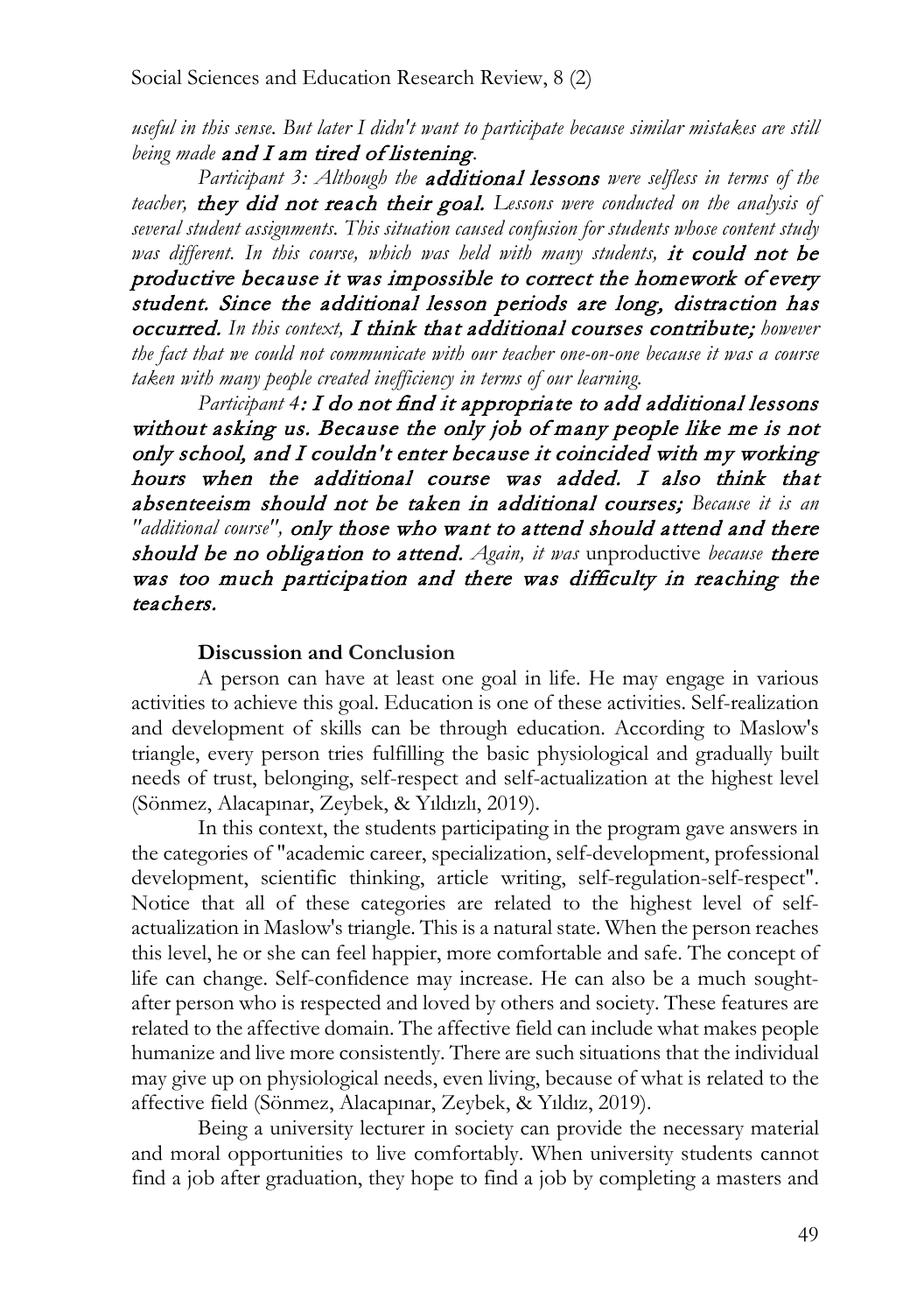doctorate. Therefore, they can enroll in masters and doctoral programs. As a matter of fact, the students supported this judgment by saying that "I can find a job and live more comfortably when I finish this program".

It can be said that the categories of the students' criticisms and suggestions about the course are collected in the dimension of "from the system, toward the course, toward the lecturer, suggestions and affective". It can be argued that students' criticisms and suggestions are generally related to the "system and course". The questions arising from the system were determined as the number of students being too high. Too many students can reduce the efficiency of education (Sönmez, 1987). As in the course, doing online education with a group of more than 200 can bring many problems. Many advantages of face-to-face education may disappear. It may not be possible to provide feedback, corrections, hints, reinforcements, and active participation of each student. Students expressed this situation as "I did not get enough feedback. Most of the time the same samples were corrected. I am tired of so many assignments. I could learn because of your sacrifice. It's not your fault. It is due to the system. When I have more than 200 students, which one of them can you give feedback or corrections to?" they stated. They suggested that the course be given by a faculty member who knows both the field and scientific research, or that it be divided into classes according to the field. They asked that the duration of the course be insufficient and extended. These variables can increase the efficiency of the course (Alacapınar, 2018; Bloom, 1976; Sönmez, 2012;).

*Scientific research is a necessary and crucial course to become a scientist. This course should be given in all schools; because a person can solve the problems he encounters in life by using the scientific method. The students who took the course said that "it was perhaps the most important lesson of our academic life; but giving it online was inefficient because the group was crowded and mixed." They supported this view. Most students said, "It was nice and productive. I learned a lot. I was happy to take the course for the second time. The course is interesting under normal circumstances. Mendeley and Web of Science trainings were pretty good. I will use the information I learned while writing my thesis. I think we received very, useful training . It was productive to learn many applications that even our consultants have not heard of and to have the opportunity to follow current studies in the field.*

I learned many new databases, sites, opportunities that I would normally not even know about. I got a lot of additional information that will be useful to me in the future. Apart from that, it was productive to progress with your book. There was an opportunity to open and read where I hung out." expressed their thoughts and feelings. The fact that the acquired knowledge and skills are useful to the student, learning new knowledge and skills can lead to learning and developing positive feelings toward the lesson. These positive emotions can increase success and motivation (Sönmez, 2012; Akgün & Güntaş, 2018; Duman et al., 2011). The person want to learn the knowledge and skills that will be useful to him much more. Indeed, "Especially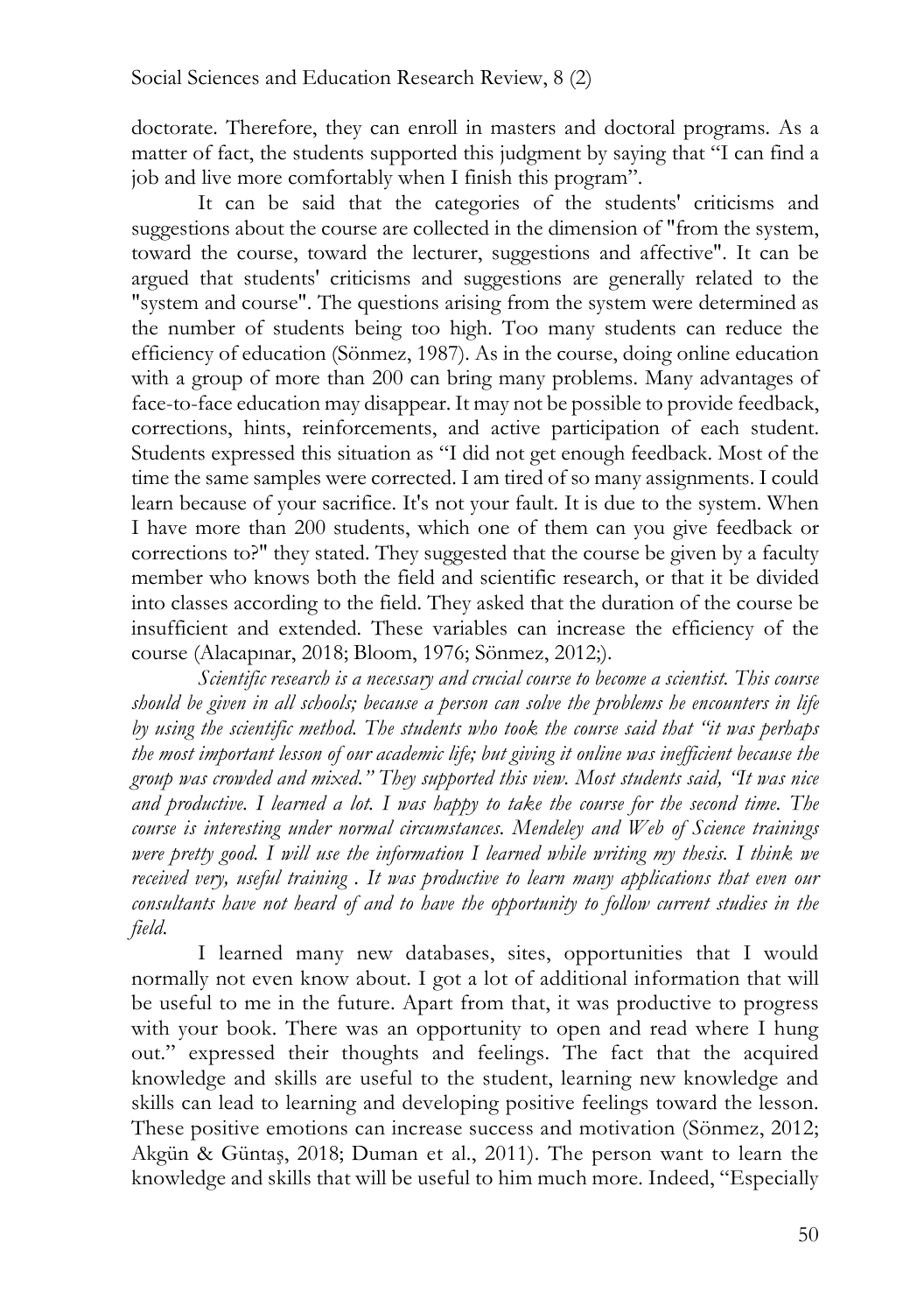SPSS and NVIVO etc. I want to learn to use programs for free. It will be beneficial for everyone, especially if SPSS training is provided." He states this view. Learning willingly, learning the knowledge and skills needed is a stimulant that increase the quality of education. If the individual knows what he/she learns will be useful in life, his/her motivation to learn can increase (Gagne & Brigs, 1979; Sönmez, 1987).

One of the most important variables affecting success is time. It is claimed that if everyone is given the time they need, they can learn anything (Carol, 1963; Bloom, 1974; Bloom, 1976). However, time alone may not be enough in education. The amount of time used can affect the results. Time can be an important variable if the teacher effectively uses the variables required by pedagogy during the learning process. In other words, if the teacher uses feedback, corrections, hints, reinforcements in the educational environment, actively involve the student in the lesson, and becomes a role model, the time spent in education can be effective. Students expressed a positive opinion about the additional course. "Especially, although there was no face-to-face training, **it was really valuable for our teacher to give immediate feedback to the questions and give additional lessons.**

An additional course application is made thanks to your sacrifices. I am aware that this situation is due to your efforts to enlighten us. You set an example for us with your determination. You worked hard for us and tried to convey the best, I am grateful to you in this regard, **The additional course was much more useful for me to adapt to this course**. He went into detail and provided a better understanding. It was useful to deal with the topics that were left in the air in a short time in the normal lesson. **Seeing examples were helpful for our study.** It helped me understand the lesson better. **Additional course time may be extended.** Lesson time was limited and he could theoretically stay in the air. It increased the efficiency in terms of intensifying the questions in our minds in the additional lessons and explaining the subject with examples. Students who expressed their feelings and thoughts by saying, "**You read the answers and give feedback from all of us without getting tired of it", claimed that they found the additional course useful.**  Very few students stated that they did not find the additional course useful.

These are "I didn't get any feedback. I couldn't attend because it was a certain time. Everyone's homework was examined one by one and feedback was not given. I am tired of working on the same and similar samples. **This course is impossible with online education. Additional lessons take time. Often times the connection drops**. **I must constantly renew it. So it is inefficient at all."** They are the thoughts and feelings they express. This support what was said above about teacher and time.

#### **Suggestions**

*Based on these data, some suggestions can be made.*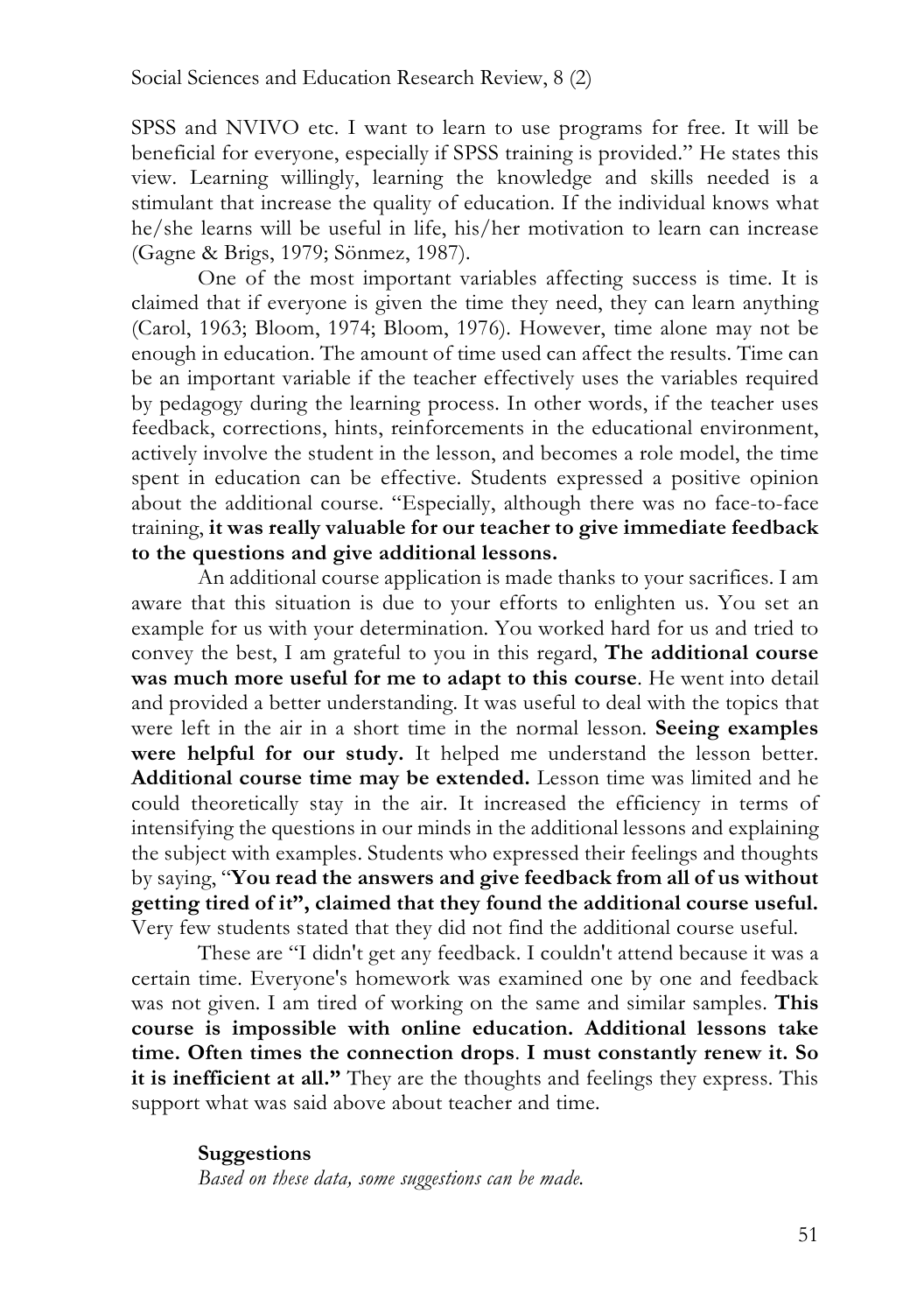1. Students can be classified in their own fields and take this course from a faculty member who knows both the research and field

2. The number of students can be reduced.

3. Each student should be supervised by the lecturer and his/her active participation can be ensured by providing feedback, corrections, hints and reinforcements.

4. The duration of the course can be extended.

5. The course can be opened at different times during the week.

6. The needs of the students in this regard can be determined and the course topics can be enriched.

# **Acknowledgments**

I want to thank all my friends who voluntarily participated in the study.

# **References**

Akgün**,** Ö.E. ve Güntaş, S. (2018). Lisansüstü Öğrencilerinin Bilimsel Araştırma Yeterliliklerinin Danışman Görüşlerine Dayalı Olarak İncelenmesi: Kuzey Kıbrıs Türkiye Cumhuriyeti Örneği [Investigating Graduate Students' Scientific Research Skills According to their Advisors: Turkish Republic of Northern Cyprus Sample]. Sakarya University Journal of Education, 8(2),131-144.

Alacapınar, F. G. (2018). Student views about the efficiency of scientific study course. Taras Shevchenko *International Congress on Social Sciences.* August 11- 13, 2018 Kiev. Ukraine.

Bloom, B. S. (1974). "Time and learning". *American Psychology*. 29. 682- 688.

Bloom, B. S. (1976). *Human characteristics and school learning*. New York: McGraw Hill.

Carrol, J. B. (1963). "A Model of school learning." *Teachers College Record***.**  64. 723-733.

*Creswell, J. W. (2013). Research design: Qualitative, quantitative, and mixed methods approaches (4.ed.). Thousand Oaks, CA: Sage*

*Duman, B., Çubukçu, Z., Taşdemir, M., Güven, M., Babadoğan, C., Oğuz, A., ve Aybek, B. (2011).* 

*Öğretim ilke ve yöntemleri [Teaching principles and methods]. Ankara, Turkey: Anı Yayıncılık.*

Ertürk, S. (1972). *Eğitimde program geliştirme*. Curriculum development in education. Ankara: Yelkentepe Yayınları.

Gagne, R.M. ve Briggs, L.J. (1979**).** *Principles of instructional design.* New York: Holt Reinhart ve Wiston.

Güçlü, İ. (2019). Sosyal bilimlerde nitel araştırma yöntemleri teknikyaklaşım-uygulama [Qualitative research methods in social sciences, techniqueapproach-application]. Ankara, Turkey: Nobel Yayıncılık.